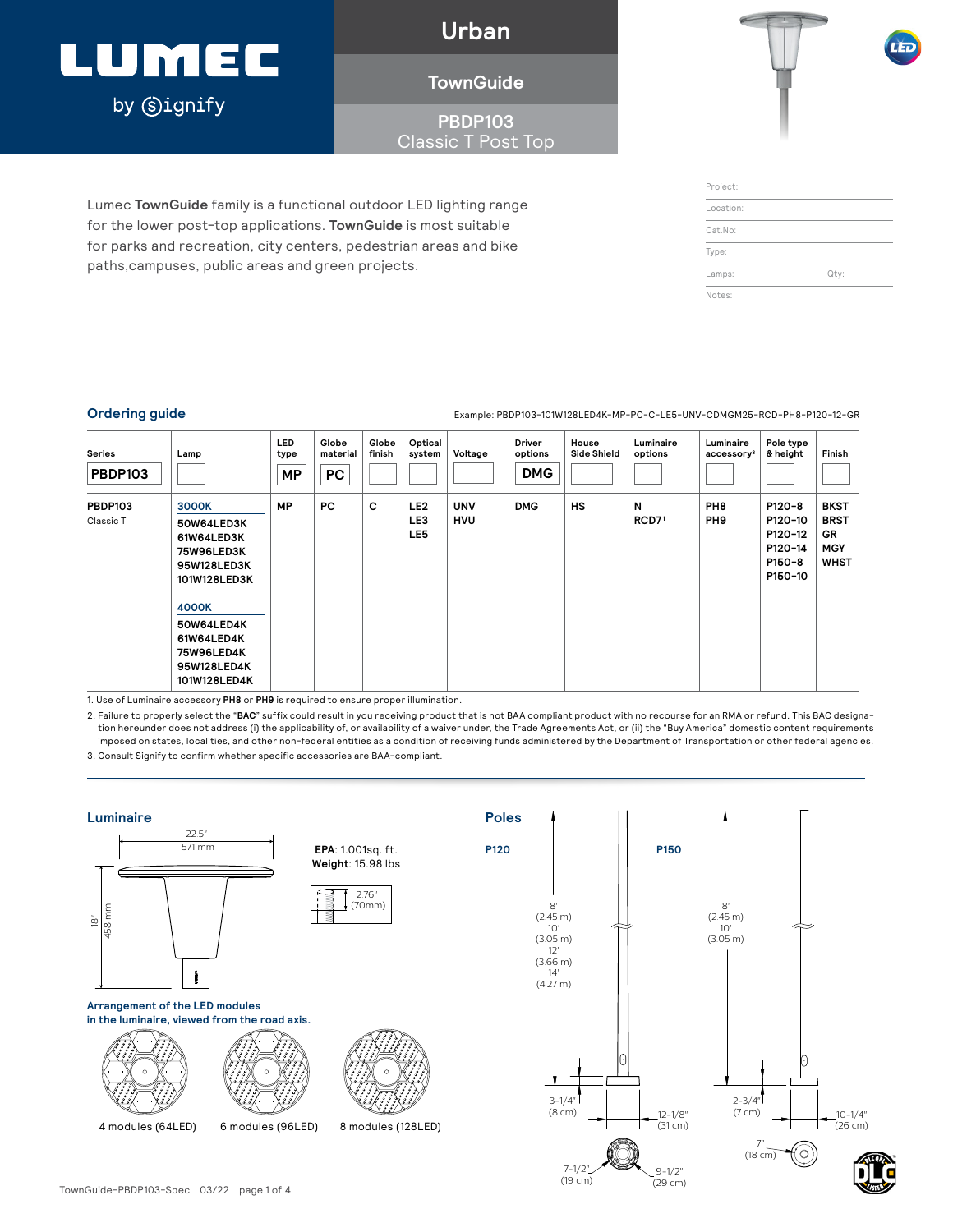# **PBDP103** TownGuide Classic T Post Top

Urban Luminaire

#### **Clear Globe**

LED = Mid-Power, CRI = 80, CCT = 3000K (+/- 350K), System (LED + driver) rated life = 70,000 hrs

|                                                                                                  |                             |                                      | LE <sub>2</sub>                                         |                                    |                          | LE <sub>3</sub>      |                                           |                          | LE <sub>5</sub>      |                                    |                          |                      |
|--------------------------------------------------------------------------------------------------|-----------------------------|--------------------------------------|---------------------------------------------------------|------------------------------------|--------------------------|----------------------|-------------------------------------------|--------------------------|----------------------|------------------------------------|--------------------------|----------------------|
| <b>LED</b><br><b>Module</b>                                                                      | <b>Total</b><br><b>LEDs</b> | <b>LED</b><br><b>Current</b><br>(mA) | <b>Average</b><br><b>System</b><br><b>Wattas</b><br>(W) | <b>Delivered</b><br>Lumens<br>(LM) | <b>Efficacy</b><br>(LPW) | <b>BUG</b><br>rating | <b>Delivered</b><br><b>Lumens</b><br>(LM) | <b>Efficacy</b><br>(LPW) | <b>BUG</b><br>rating | <b>Delivered</b><br>Lumens<br>(LM) | <b>Efficacy</b><br>(LPW) | <b>BUG</b><br>rating |
| 50W64LED3K-MP-PC-C                                                                               | 64                          | 239                                  | 50                                                      | 4557                               | 91                       | B1-U2-G1             | 4635                                      | 92                       | B1-U2-G1             | 4743                               | 94                       | B2-U2-G1             |
| 61W64LED3K-MP-PC-C                                                                               | 64                          | 284                                  | 62                                                      | 5208                               | 85                       | B1-U3-G1             | 5214                                      | 85                       | B1-U2-G1             | 5375                               | 87                       | B3-U2-G1             |
| 75W96LED3K-MP-PC-C                                                                               | 96                          | 234                                  | 75                                                      | 6787                               | 90                       | B2-U3-G1             | 6869                                      | 91                       | B2-U3-G1             | 7040                               | 93                       | B3-U3-G1             |
| 95W128LED3K-MP-PC-C                                                                              | 128                         | 229                                  | 95                                                      | 8744                               | 92                       | B2-U3-G2             | 8754                                      | 92                       | B2-U3-G2             | 9023                               | 94                       | B3-U3-G1             |
| 101W128LED3K-MP-PC-C                                                                             | 128                         | 243                                  | 101                                                     | 9110                               | 90                       | B2-U3-G2             | 9120                                      | 90                       | B2-U3-G2             | 9401                               | 93                       | B3-U3-G2             |
| LED = Mid-Power, CRI = 80, CCT = 4000K (+/- 350K), System (LED + driver) rated life = 70,000 hrs |                             |                                      |                                                         |                                    |                          |                      |                                           |                          |                      |                                    |                          |                      |
| 50W64LED4K-MP-PC-C                                                                               | 64                          | 239                                  | 51                                                      | 4799                               | 95                       | B1-U3-G1             | 4880                                      | 97                       | B1-U3-G1             | 4994                               | 99                       | B2-U2-G1             |
| 61W64LED4K-MP-PC-C                                                                               | 64                          | 284                                  | 62                                                      | 5485                               | 89                       | B1-U3-G1             | 5491                                      | 89                       | B1-U3-G1             | 5660                               | 92                       | B3-U2-G1             |
| 75W96LED4K-MP-PC-C                                                                               | 96                          | 234                                  | 76                                                      | 7147                               | 95                       | B2-U3-G2             | 7233                                      | 96                       | B2-U3-G2             | 7413                               | 98                       | B3-U3-G1             |
| 95W128LED4K-MP-PC-C                                                                              | 128                         | 229                                  | 96                                                      | 9208                               | 96                       | B2-U3-G2             | 9218                                      | 96                       | B2-U3-G2             | 9502                               | 99                       | B3-U3-G2             |

**101W128LED4K-MP-PC-C** 128 243 102 9593 94 B2-U3-G2 9604 95 B2-U3-G2 9900 98 B3-U3-G2

#### **Frosted Globe**

LED = Mid-Power, CRI = 80, CCT = 3000K (+/- 350K), System (LED + driver) rated life = 70,000 hrs

| <b>LED</b><br><b>Module</b>                                                                                               | Total<br><b>LEDs</b> | <b>LED</b><br>Current<br>(mA) | Average<br><b>System</b><br><b>Wattas</b><br>(W) | <b>Delivered</b><br>Lumens<br>(LM) | <b>Efficacy</b><br>(LPW) | <b>BUG</b><br>rating                           |  |
|---------------------------------------------------------------------------------------------------------------------------|----------------------|-------------------------------|--------------------------------------------------|------------------------------------|--------------------------|------------------------------------------------|--|
| 50W64LED3K-MP-PC-FO                                                                                                       | 64                   | 239                           | 50                                               | 3063                               | 61                       | B1-U3-G1                                       |  |
| 61W64LED3K-MP-PC-FO                                                                                                       | 64                   | 284                           | 62                                               | 3468                               | 56                       | $B1-U3-G1$                                     |  |
| 75W96LED3K-MP-PC-FO                                                                                                       | 96                   | 234                           | 75                                               | 4543                               | 60                       | B2-U3-G1                                       |  |
| 95W128LED3K-MP-PC-FO                                                                                                      | 128                  | 229                           | 95                                               | 5768                               | 60                       | B2-U3-G1                                       |  |
| 101W128LED3K-MP-PC-FO<br>LED = Mid-Power, CRI = 80, CCT = 4000K (+/- 350K), System (LED + driver) rated life = 70,000 hrs | 128                  | 243                           | 101                                              | 6010                               | 59                       | B <sub>2</sub> -U <sub>3</sub> -G <sub>1</sub> |  |
| 50W64LED4K-MP-PC-FO                                                                                                       | 64                   | 239                           | 51                                               | 3259                               | 65                       | B1-U3-G1                                       |  |
| 61W64LED4K-MP-PC-FO                                                                                                       | 64                   | 284                           | 62                                               | 3690                               | 60                       | $B1-U3-G1$                                     |  |

**75W96LED4K-MP-PC-FO** 96 234 76 4833 64 B2-U3-G1 **95W128LED4K-MP-PC-FO** 128 229 96 6137 64 B2-U3-G1 **101W128LED4K-MP-PC-FO** 128 243 102 6394 63 B2-U3-G1

Values from photometric tests performed in accordance with IESNA LM-79 and are representative of the configurations shown. Actual performance may vary due to installation and environmental variables, LED and driver tolerances, and field measurement considerations. It is highly recommended to confirm performance with a photometric layout.

**Note:** Some data may be scaled based on tests of similar (but not identical) luminaires. Contact factory for configurations not shown.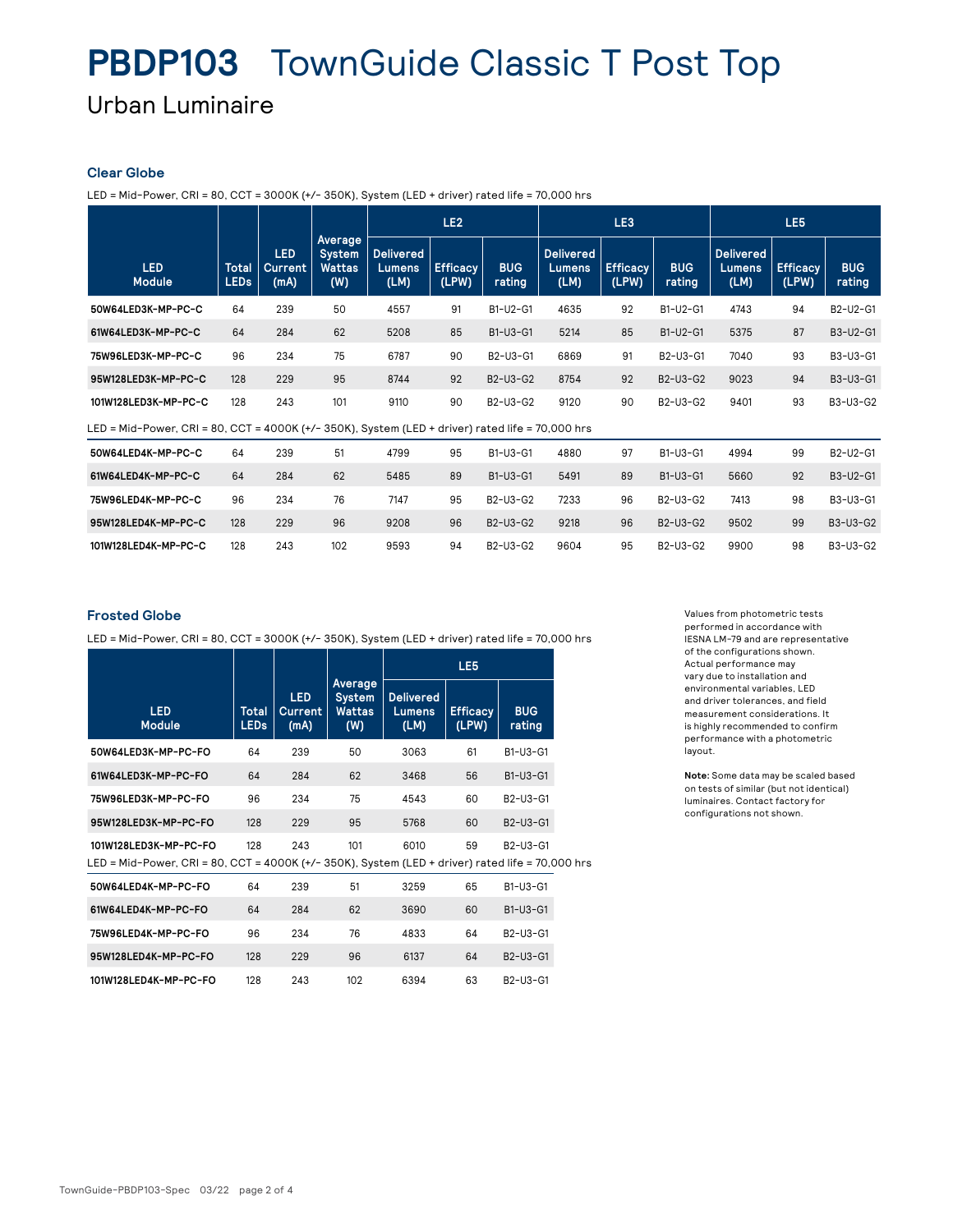### **PBDP103** TownGuide Classic T Post Top

### Urban Luminaire

#### **Specifications**

#### **Hood**

In a round shape, made of die cast A413 aluminum, mechanically fastened to the globe.

#### **Globe (PC)**

One-piece Seamless impact resistant injectedmolded clear UV-Stabilized polycarbonate. The globe is mechanically assembled on the hood and fitter. **C**: clear.

#### **Fitter**

Made of die cast A413 Aluminum alloy. Comes with an easy self adjusting system with two 2 set screws M8 x 20 Allen type for ease of maintenance and installation. Fits on a 3"(76mm) outside diameter by 2.76" (70mm) long tenon.

#### **LED Engine**

Light engine composed of 3 main components: LED / Optical System / Driver Electrical components are RoHS compliant. Offered in configurations of 4 , 6 or 8 modules. Product does not use any cooling device with moving parts (only passive cooling device). Each module is composed of 16 MP mid power white LEDs. Color temperature of 3000K and 4000K nominal, 80 CRI.

#### **Optical system**

**LE2** (type II asymmetrical), **LE3** (type III asymmetrical) or **LE5** (type V symmetrical) light distributions. Composed of high-performance optical grade PMMA acrylic refractor lenses to achieve desired distribution optimized to get maximum spacing, target lumens and a superior lighting uniformity. Optical system is rated IP66. Performance shall be tested per LM-63, LM-79 and TM-15 (IESNA) certifying its photometric performance. Street side indicated.

#### **Driver**

Driver comes with dimming compatible 0-10 volts. High power factor of 95%. Electronic driver, operating range 50/60 Hz. **UNV:** Auto-adjusting universal voltage input from 120 to 277 VAC rated for both application line to line or line to neutral, Class I, THD of 20% max. Maximum ambient operating temperature from -40˚ F (-40˚ C) to 130˚ F (55˚ C) degrees. Certified in compliance to UL1310 cULus requirement. Dry and damp location. Mechanically fastened on the hood.

The current supplying the LEDs will be reduced by the driver if the driver experiences internal overheating as a protection to the LEDs and the electrical components. Output is protected from short circuits, voltage overload and current overload. Automatic recovery after correction.

#### **Wiring**

Gauge (#18) TEW/AWM 1015 or 1230 wires, 6" (152mm) minimum exceeding from luminaire.

#### **Surge protector**

Surge protector tested in accordance with ANSI/IEEE C62.45 per ANSI/IEEE C62.41.2 Scenario I Category C High Exposure 10kV/10kA waveforms for Line Ground, Line Neutral and Neutral Ground, and in accordance with U.S. DOE (Department of Energy) MSSLC (Municipal Solid State Street Lighting Consortium) model specification for LED Urban luminaires electrical immunity requirements for High Test Level 10kV / 10kA.

#### **Hardware**

All exposed screws shall be stainless steel. All seals and sealing devices are made and/or lined with EPDM and/or silicone and/or rubber.

#### **Driver options**

**CLO**: Pre-set driver to manage the lumen depreciation by adjusting the power given to the LEDs offering the same lighting intensity during the entire lifespan of the LED module.

**DALI**: Pre-set driver compatible with the DALI control system.

**CDMG**: Dynadimmer standard dimming functionalities including pre-programmed scenarios to suit many applications and needs from safety to maximum energy savings.

**DMG**: Dimmable driver 0-10Vt.

#### **Luminaire option**

**RCD**: Receptacle with 5 pins allowing dimming, can be used with a twist-lock, photoelectric cell or a shorting cap.

**RCD7**: Receptacle with 7 pins allowing dimming, can be used with a twist-lock, photoelectric cell or a shorting cap.

#### **Options**

**HS**: House side shield optional

#### **Luminaire accessories**

**PH8**: Photoelectric Cell, Twist-lock Type complete with receptacle. Allows a 90° rotation.

**PH9**: Shorting cap, Twist-lock Type complete with receptacle.

#### **Finish**

The Thermosetting powder coating provided meets the color requirements of the AAMA 2604 specification as measured per ASTM D2244. The Thermosetting product is applied at a dry film of 2.5 to 4.0 mils (64-102 microns) on textured finishes, resulting in a durable long lasting finish.

#### **Finish Options Include:**

**BKST**: Black Sand Textured **BRST**: Bronze Sand Textured **GR**: Dark Gray Sand Textured **MGY**: Medium Gray Sand Textured **WHST**: White Sand Textured.

Consult factory for custom finish options.

#### **LED products (manufacturing standard)**

The electronic components sensitive to electrostatic discharge (ESD) such as light emitting diodes (LEDs) are assembled in compliance with IEC61340 5 1 and ANSI/ ESD S20.20 standards so as to eliminate ESD events that could decrease the useful life of the product.

#### **Quality control**

Manufactured to ISO 9001 2008 standards and ISO 14001 2004 International Quality Standards **Certification** 

#### **Vibration resistance**

Meets the ANSI C136.31, American National Standard for Roadway Luminaire Vibration specifications for normal applications (Tested for 1.5G over 100 000 cycles).

#### **Certifications and Compliance**

cETL listed to Canadian safety standards for wet locations. UL8750 and UL1598 compliant. ETL listed to U.S. safety standards for wet locations. cETL listed to Canadian safety standards for wet locations. LM80 & LM79 tested. Listed on the DesignLights™ Consortium (DLC) Qualified Products.